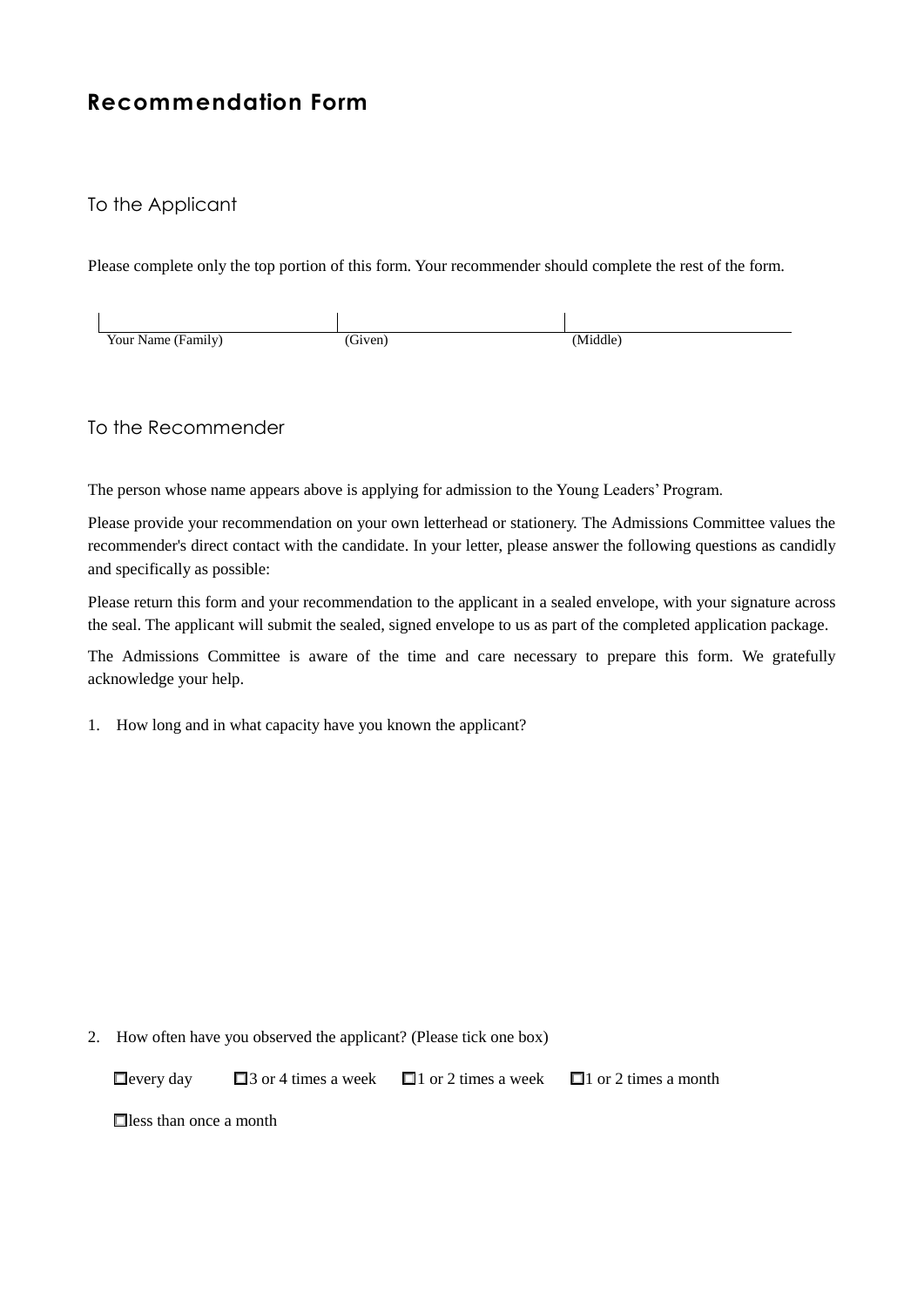3. Please provide a short list of specific activities which demonstrate the applicant's salient talents and strength, e.g., leadership, creativity.

4. Please discuss observations you have made concerning the applicant's leadership abilities. (Please tell the reason to judge that the applicant has a possibility to be a leader in your home country.)

5. Please discuss observations you have made concerning the applicant's interpersonal skills.

6. Please discuss observations you have made concerning the applicant's innovative/creative capabilities.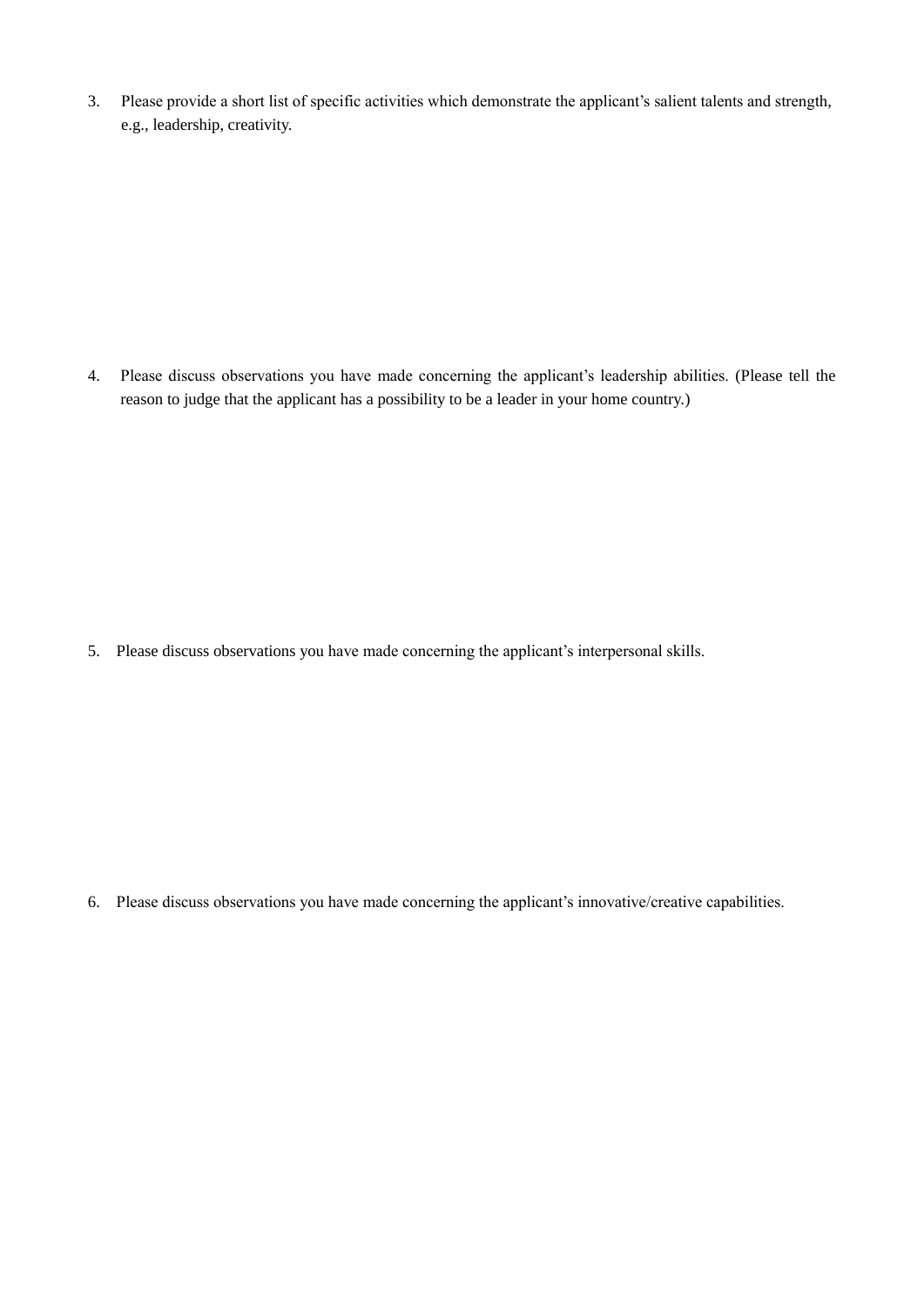7. Please comment on specific ways the applicant could improve professionally.

8. Please give us your appraisal of the applicant in terms of the qualities listed below: What reference group are you using to make your appraisal?

|                                    | Inadequate<br>opportunity<br>to observe | <b>Below</b><br>average<br>(Bottom third) | Average<br>(Middle third) | Good<br>(Top third) | Very good<br>(Top 15%) | Excellent<br>(Top 10%) | Outstanding<br>(Top 5%) | Exceptional<br>(Top 2%) |
|------------------------------------|-----------------------------------------|-------------------------------------------|---------------------------|---------------------|------------------------|------------------------|-------------------------|-------------------------|
| Leadership potential               |                                         |                                           |                           |                     |                        |                        |                         |                         |
| Interpersonal skills               |                                         |                                           |                           |                     |                        |                        |                         |                         |
| Imagination and<br>creativity      |                                         |                                           |                           |                     |                        |                        |                         |                         |
| Motivation and drive               |                                         |                                           |                           |                     |                        |                        |                         |                         |
| Personal integrity                 |                                         |                                           |                           |                     |                        |                        |                         |                         |
| Self-confidence                    |                                         |                                           |                           |                     |                        |                        |                         |                         |
| Personal maturity                  |                                         |                                           |                           |                     |                        |                        |                         |                         |
| Sense of humor                     |                                         |                                           |                           |                     |                        |                        |                         |                         |
| Self-discipline                    |                                         |                                           |                           |                     |                        |                        |                         |                         |
| Intellectual ability               |                                         |                                           |                           |                     |                        |                        |                         |                         |
| Emotional energy                   |                                         |                                           |                           |                     |                        |                        |                         |                         |
| Analytical/quantitative<br>ability |                                         |                                           |                           |                     |                        |                        |                         |                         |
| Ability in oral<br>expression      |                                         |                                           |                           |                     |                        |                        |                         |                         |
| Time management                    |                                         |                                           |                           |                     |                        |                        |                         |                         |